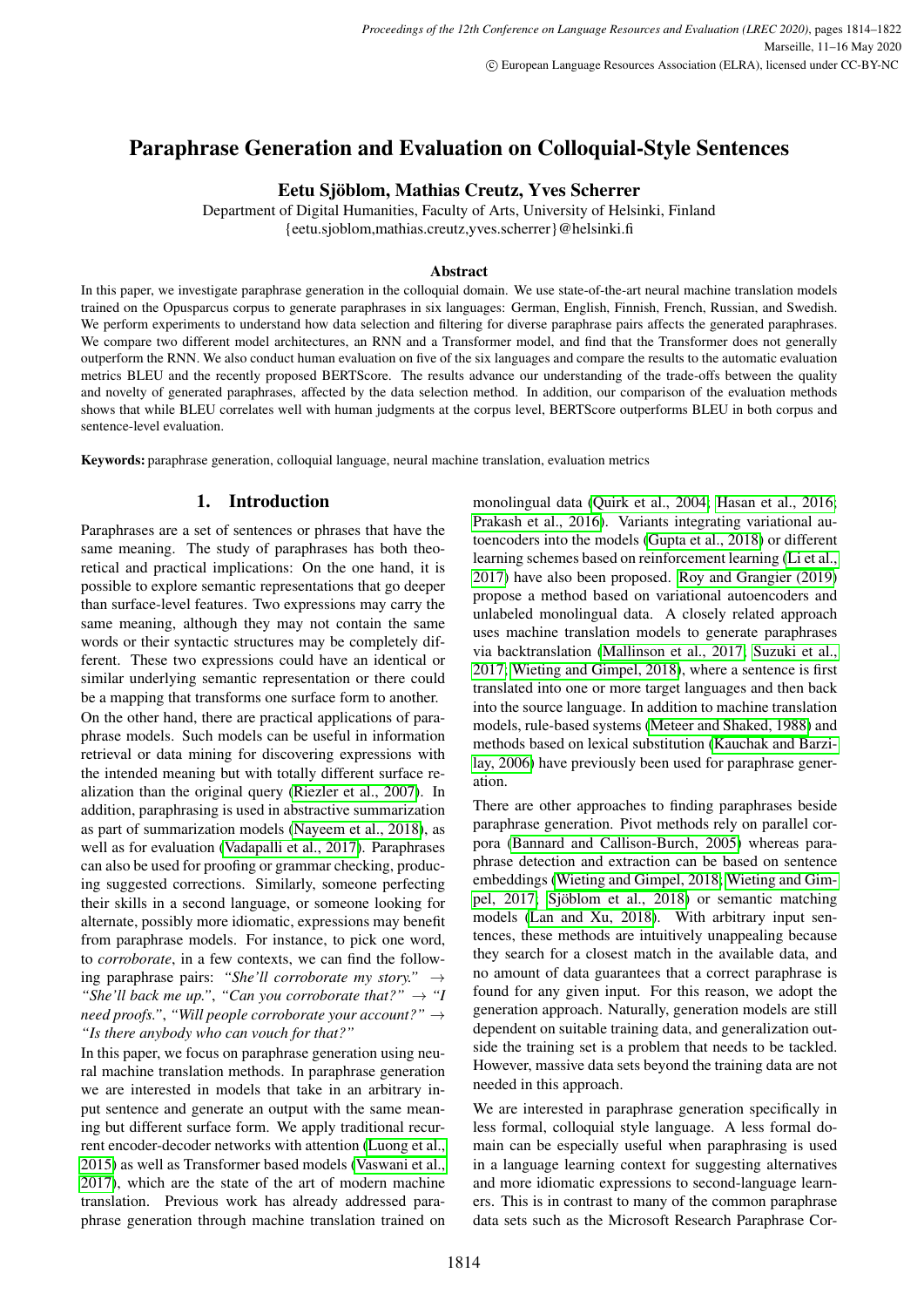pus consisting of news text [\(Dolan et al., 2004;](#page-6-1) [Dolan and](#page-6-2) [Brockett, 2005\)](#page-6-2), PPDB [\(Ganitkevitch et al., 2013\)](#page-6-3), which covers many formal domains, in addition to some more colloquial data, or Quora Question Pairs [\(Iyer et al., 2017\)](#page-7-18), which covers a variety of topics but is limited to questions. In addition, most of the work on paraphrase generation has been for English, while we are interested in broadening the work to multiple languages. We focus on the Opusparcus corpus for our experiments [\(Creutz, 2018\)](#page-6-4). Opusparcus consists of sentential paraphrases in six languages extracted from subtitles of movies and TV shows. The English subset of Opusparcus has been previously used in paraphrase generation [\(Ampomah et al., 2019;](#page-6-5) [Hämäläinen and Alnajjar,](#page-7-19) [2019\)](#page-7-19), but to our knowledge, no previous work has used all six languages in the corpus.

We perform systematic evaluation and analysis of paraphrase generation. To assess semantic adequacy of the generated paraphrases, we compute scores from manual annotations, which we compare to BLEU [\(Papineni et al., 2002\)](#page-7-20) and a recently proposed, so-called BERTScore [\(Zhang et](#page-8-1) [al., 2020\)](#page-8-1). Furthermore, we quantify the novelty of the phrases using PINC scores [\(Chen and Dolan, 2011\)](#page-6-6).

Major contributions of the present work are experiments in data selection to understand the trade-off between semantic adequacy and novelty in paraphrase generation, as well as the validation of BERTScore in the colloquial domain using manual evaluation. In contrast to much of the previous work, we also perform experiments in multiple languages.

# 2. Data

Opusparcus [\(Creutz, 2018\)](#page-6-4) is a sentential paraphrase corpus consisting of pairs of sentences extracted automatically from the OpenSubtitles corpus [\(Lison and Tiede](#page-7-21)[mann, 2016\)](#page-7-21). Opusparcus is publicly available<sup>[1](#page-1-0)</sup> and contains training, development and test sets for six European languages: German (de), English (en), Finnish (fi), French (fr), Russian (ru), and Swedish (sv).

Training sets: The Opusparcus training sets consist of millions of sentence pairs. These sentence pairs have not been annotated manually, but a ranking function has been used for sorting, such that the sentence pairs that are most likely to be true paraphrases are in the beginning of the data set and the least likely paraphrase pairs are last. This allows us to pick cleaner and smaller training sets or larger but noisier sets. In the present work, we use a threshold such that 70% of the sentence pairs are estimated to be true paraphrases. This threshold has been shown earlier to perform well in paraphrase detection experiments [\(Sjöblom et](#page-7-16) [al., 2018\)](#page-7-16).

Test sets: For each language, Opusparcus provides a test set of approximately 1000 sentence pairs that have been verified to be "Good" or "Mostly good" paraphrases by human annotators [\(Creutz, 2018;](#page-6-4) [Aulamo et al., 2019\)](#page-6-7). None of these sentence *pairs* occur in the training sets. However, around half of the test sentences do occur in the training set, although paired with some other sentence than in the test set. This makes sense in a paraphrase *detection* scenario, where a classifier predicts whether a given (unseen) sentence pair consists of paraphrases or not. In a paraphrase *generation* scenario, however, it is unsatisfactory to evaluate performance on sentences that have been observed during training, because appropriate paraphrases could be produced by memorizing the training set.

We therefore divide the test set into two subsets of approximately the same size: the *seen* test set, which consists of sentence pairs where the source sentence is part of the training set, as well as the *unseen* test set, which consists only of sentences that have not been present during training. Most of the evaluation will focus on the unseen test set, which is the most interesting scenario.

# 3. Paraphrase Generation Models

We use two different neural machine translation architectures in our experiments. Our first model is a standard sequence-to-sequence network with general attention [\(Lu](#page-7-3)[ong et al., 2015\)](#page-7-3). The encoder first encodes the input sentence into a sequence of vectors using a recurrent neural network (RNN), and the decoder RNN then selectively pays attention to the encoded vectors to generate the output sentence. We use LSTM units in both the encoder and the decoder, with a 3-layer bidirectional encoder and a 3-layer unidirectional decoder. We train separate encoder and decoder word embeddings with 512 dimensions and use 1024 dimensions in the encoder and decoder layers. The total number of parameters in the model is approximately 110 million. A dropout probability of 0.3 is used between the LSTM layers. The parameters were kept constant for all languages.

Our second model is the Transformer model by [Vaswani et](#page-7-4) [al. \(2017\)](#page-7-4). The Transformer has been successfully adapted to a wide variety of sequence problems and has specifically achieved state-of-the-art results in machine translation. Instead of recurrent connections present in the RNN model, the Transformer is based purely on self-attention within the encoder and the decoder, as well as attention between the encoder and the decoder. We use 6 layers in both the encoder and the decoder, with hidden state and word embedding dimensionalities of 512, separate word embeddings for encoder and decoder, 8 attention heads, and a feedforward dimensionality of 2048 within the layers. The total number of parameters in the model is approximately 90 million. A dropout of 0.1 is used between layers. These and the rest of the hyperparameters for the Transformer follow the recommended setup of OpenNMT-py [\(Klein et al.,](#page-7-22) [2017\)](#page-7-22), which we use for all experiments.

All models are trained for 400k steps or until convergence. with a validation score as the convergence criterion. The data is preprocessed using byte pair encoding (BPE) [\(Sen](#page-7-23)[nrich et al., 2016\)](#page-7-23) with 30k operations to avoid out-ofvocabulary tokens. We use the Adam optimizer [\(Kingma](#page-7-24) [and Ba, 2014\)](#page-7-24) to train both models with a learning rate of 0.0001. For the RNN model, the learning rate is halved every 40k steps starting after 200k steps, and for the Transformer, the recommended noam decay is used. We use a batch size of 256 samples for the RNN model and a token batch size of 4096 for the Transformer. At inference time we ensemble the last three checkpoints to produce the outputs and use beam search with beam size 10.

<span id="page-1-0"></span><sup>1</sup><http://urn.fi/urn:nbn:fi:lb-2018021221>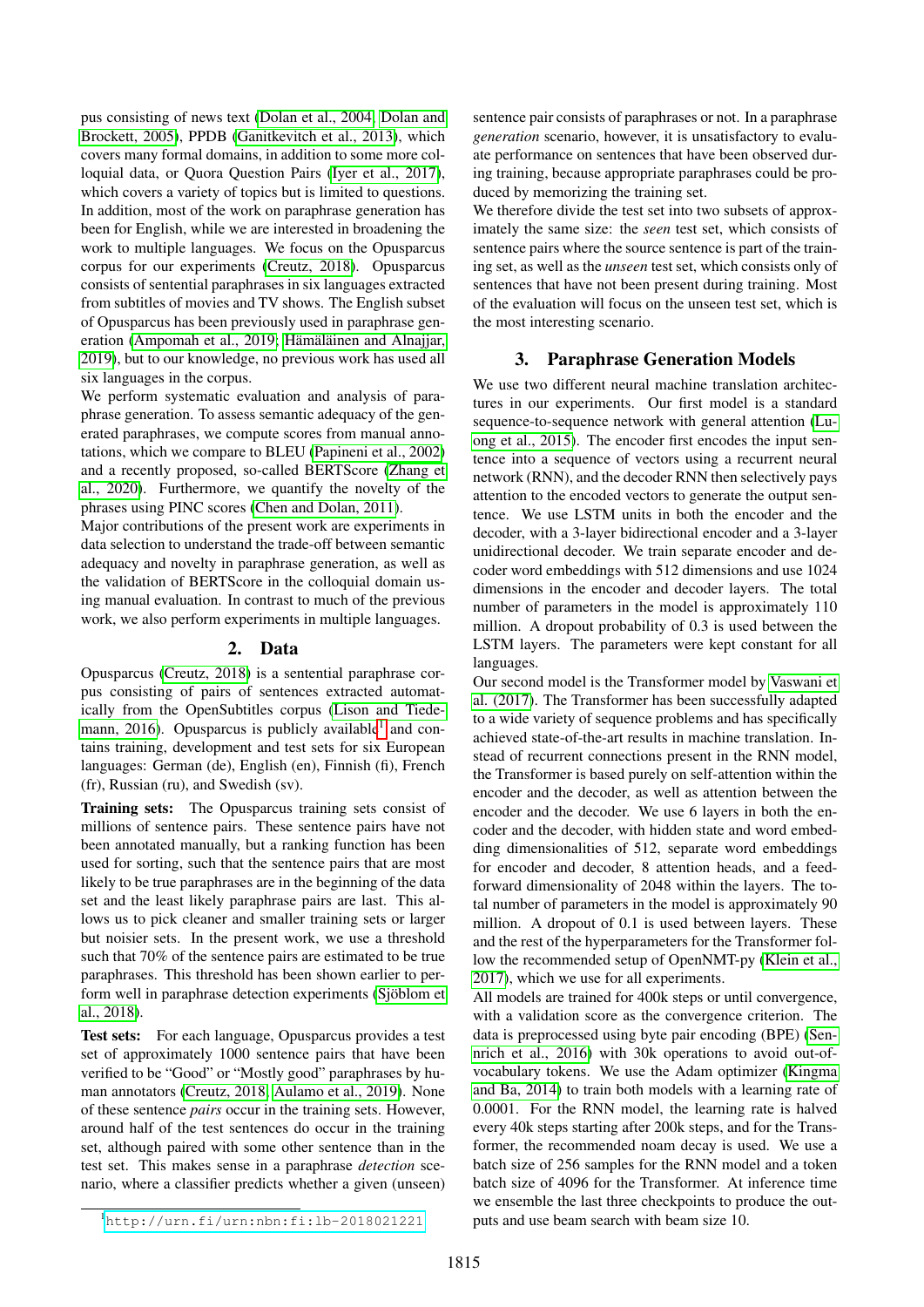<span id="page-2-1"></span>

|                | de  | en   |     |      | ru   | <b>SV</b> |
|----------------|-----|------|-----|------|------|-----------|
| Large          |     | 40.0 | 7.0 | 26.0 | 10.0 | 3.6       |
| Unidirectional | 6.0 | 20.0 | 3.5 | 13.0 | 5.0  |           |
| Edit distance  | 6.2 | 18.3 | 2.6 | 12.5 | 3.9  |           |

Table 1: Training set sizes [million sentence pairs].

# 4. Experiments

Our goal is to generate correct paraphrases for a set of source sentences. However, mere correctness is only part of the story, since generated paraphrases can be very close to the input sentence and as such not that interesting. In the extreme, the output can be identical or almost identical to the input, for instance, "It is fine."  $\rightarrow$  "It's fine.". Our aim is to produce correct paraphrases, but ideally also paraphrases that are different from their source sentences. To promote dissimilarity between input source sentences and predicted output sentences, we produce three different

Large: Our first setup for creating training sets produces the largest number of training examples. For every sentence pair in the training set, we symmetrically train paraphrase generation in both directions, with both sentences as source and target, for instance: *"It stopped raining."*  $\rightarrow$  *"The rain stopped.*" and "The rain stopped."  $\rightarrow$  "It stopped raining.".

Unidirectional: In an attempt to reduce similarity between source and prediction, we use every training sentence pair in one direction only, with random selection of one sentence as the source and the other as the target, for instance: *"The rain stopped."* → *"It stopped raining."*

Edit distance: In a further attempt to promote dissimilarity, we filter the training data to only contain sentence pairs with a minimum edit distance (Levenshtein distance) of 10 or higher.[2](#page-2-0) This setup is symmetric, such that both sentences serve as both source and target, for instance: *"I will not let you down.*"  $\rightarrow$  "*I won't disappoint you.*" and "*I won't disappoint you."* → *"I will not let you down."*.

The training set sizes are shown in Table [1.](#page-2-1) The unidirectional sets are half has large as the large sets, because every sentence pair occurs in one direction only. The edit distance sets are similar in size to the unidirectional sets.

# <span id="page-2-4"></span>4.1. Manual annotation

versions of the training data:

As part of the evaluation, the authors annotated samples of predicted paraphrases. The task was to decide on a four-grade scale how well the predicted sentence was a paraphrase of the input source sentence. The scale consists of the following categories: 1 (Bad), 2 (Mostly bad), 3 (Mostly good), 4 (Good). The same approach was used in the annotation of the Opusparcus development and test sets [\(Creutz, 2018;](#page-6-4) [Aulamo et al., 2019\)](#page-6-7).

<span id="page-2-2"></span>

|                           | de   | en    | ħ    | fr   | <b>SV</b> |
|---------------------------|------|-------|------|------|-----------|
| <b>RNN</b> Large          | 98.6 | 100.0 | 96.6 | 98.6 | 100.0     |
| <b>RNN</b> Unidirectional | 98.3 | 100.0 | 90.5 | 93.8 | 97.9      |
| RNN Edit distance         | 96.3 | 98.0  | 97.7 | 96.1 | 79.3      |
| <b>Transformer Large</b>  | 98.5 | 100.0 | 92.9 | 91.9 | 98.4      |
| Transf. Edit Dist.        | 92.3 | 96.0  | 97.6 | 96.0 | 74.9      |

Table 2: Seen test sets: Proportion [%] of predictions annotated as correct ("Good" or "Mostly good" paraphrases). The best result for each language is shown in bold-face font. The methods compared are a traditional encoder-decoder architecture with attention (RNN) on the Large, Unidirectional and Edit distance training sets, and the Transformer on the Large and Edit distance sets.

<span id="page-2-3"></span>

|                  | de   | en   |      | fr   | ru   | <b>SV</b> |
|------------------|------|------|------|------|------|-----------|
| <b>RNN</b> Large | 29.3 | 34.4 | 21.0 | 30.8 | 27.0 | 18.8      |
| RNN Unidir.      | 28.7 | 36.6 | 21.7 | 29.0 | 22.8 | 14.9      |
| RNN Ed. Dist.    | 9.5  | 13.7 | 5.1  | 7.7  | 4.7  | 1.1       |
| Transf. Large    | 30.1 | 36.7 | 29.3 | 28.3 | 25.8 | 25.4      |
| Tr. Ed. Dist.    | 11.0 | 11.7 | 7.1  | 8.4  | 10.8 | 1.7       |

Table 3: Seen test sets: Proportion [%] of predictions which are identical copies of the source sentences (the fewer the better).

For each language, two hundred sentence pairs were drawn randomly for annotation, 50 pairs from the *seen test set* and 150 sentence pairs from the *unseen test set* (the latter being more interesting). Manual annotations took place for five languages (all Opusparcus languages except Russian), in five experimental setups: the recurrent architecture with attention trained in turn on the Large, Unidirectional and Edit distance training sets, as well as the Transformer trained on the Large and Edit distance sets.

English and Finnish were annotated independently by two persons. Sentence pairs with too high inter-annotator disagreement were discarded, following the guidelines for the Opusparcus development and test sets [\(Creutz, 2018;](#page-6-4) [Aulamo et al., 2019\)](#page-6-7). German, French and Swedish were annotated by one person only, so the results for these languages should be seen as indicative at this point.

#### 4.1.1. Seen test sets

Table [2](#page-2-2) presents the accuracies of the generated sentences in the seen test sets. Since the input sentences have been seen during training, the accuracies should be high, which is indeed the case in most setups. However, the training sets are noisy. As already mentioned, only 70 % of the sentence pairs that are trained on are estimated to be true paraphrases, so the models are expected to produce errors. In light of this, the accuracies are in fact surprisingly good.

The results in Table [2](#page-2-2) suggest that the large (bidirectional) training sets are slightly better than the unidirectional ones. The Transformer does not outperform the RNN on the large sets. The edit distance sets do not reach the same level as the large sets, except for Finnish.

Closer inspection of the results shows that large proportions of the predictions are in fact copies of the source sentence (see Table [3\)](#page-2-3). For English, where we reach 100 % accuracy in theory, more than one third of the predicted outputs are

<span id="page-2-0"></span> $2$ For filtering we use the edit distance figures provided in the Opusparcus data, described in the corpus release: "This adjusted edit distance is computed without taking into account the 'tails' of the longer of the two sentences. For instance, the adjusted edit distance between the sentences 'Frankfurt , Germany .' vs. 'Oh , Frankfurt , Germany .' is zero, because the first shorter sentence fits within the second longer one without any modifications."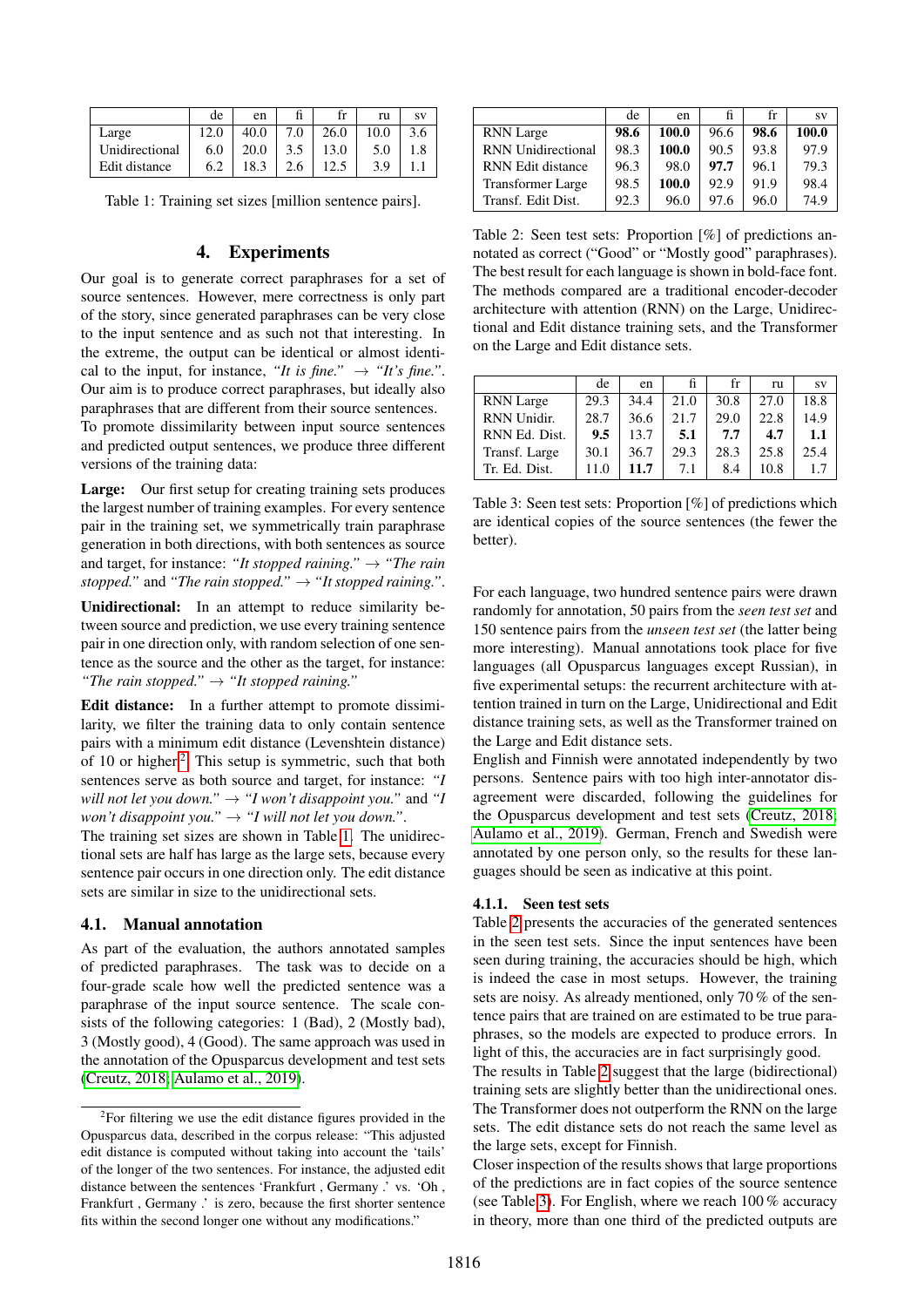<span id="page-3-0"></span>

|                   | de   | en   | fi   | fr   | <b>SV</b> |
|-------------------|------|------|------|------|-----------|
| <b>RNN</b> Large  | 72.4 | 92.9 | 67.4 | 63.9 | 78.1      |
| RNN Unidir.       | 70.6 | 93.8 | 52.5 | 55.9 | 66.8      |
| RNN Ed. Dist.     | 63.6 | 84.1 | 55.7 | 50.4 | 57.9      |
| Transf. Large     | 74.0 | 90.8 | 57.4 | 60.0 | 72.2      |
| Transf. Ed. Dist. | 68.9 | 88.8 | 62.2 | 54.1 | 60.5      |

Table 4: Unseen test sets: Proportion [%] of predictions annotated as correct.

<span id="page-3-1"></span>

|                  | de  | en  | fi  | fr  | ru  | <b>SV</b> |
|------------------|-----|-----|-----|-----|-----|-----------|
| <b>RNN</b> Large | 2.1 | 0.9 | 2.2 | 3.9 | 2.8 | 3.4       |
| RNN Unidir.      | 2.8 | 1.0 | 1.4 | 3.2 | 1.8 | 3.6       |
| RNN Ed. Dist.    | 0.0 | 0.2 | 0.8 | 0.2 | 0.6 | 0.5       |
| Transf. Large    | 2.7 | 2.2 | 1.9 | 2.3 | 0.9 | 3.0       |
| Tr. Ed. Dist.    | 0.2 |     | 0.5 | 0.4 | 0.9 | 0.0       |

Table 5: Unseen test sets: Proportion [%] of predictions which are identical copies of the source sentences (the fewer the better).

identical to the inputs. The number of copies is clearly reduced when the edit distance training sets are used, as these models do not encounter output sentences that are very similar to the inputs during training.

### 4.1.2. Unseen test sets

Tables [4](#page-3-0) and [5](#page-3-1) show the accuracies of the unseen test sets and the proportions of predictions that are identical copies of the inputs. Compared to the seen test sets, the unseen sentences are naturally more challenging and accuracies are lower. Interestingly, the proportion of copies is also clearly lower. In particular, when trained on the edit distance data, copies almost never occur.

The "RNN Large" setup still produces the highest accuracies on three languages (fi, fr, sv). The Transformer is the best model for German. Unidirectional data seems to work best for English, probably because the English training set is so large that we can afford not duplicating and swapping every sentence pair. Otherwise the unidirectional training approach does not appear too promising, as it mostly does not manage to reduce the proportion of copies compared to the large sets, neither for the unseen (Table [5\)](#page-3-1) nor the seen test data (Table [3\)](#page-2-3). The edit distance models do not reach the accuracy levels of the large models for any language, not even if the copies in Table [5](#page-3-1) were to be subtracted from the accuracy figures in Table [4.](#page-3-0)

Table [6](#page-3-2) illustrates another aspect of the paraphrases generated from the unseen test sentences. The figures indicate

<span id="page-3-2"></span>

|                  | de   | en  |      | fr   | ru   | <b>SV</b> |
|------------------|------|-----|------|------|------|-----------|
| <b>RNN</b> Large | 14.7 | 4.8 | 19.1 | 21.0 | 14.8 | 16.2      |
| RNN Unidir.      | 13.3 | 7.2 | 20.9 | 19.2 | 14.6 | 25.8      |
| RNN Edit Dist.   | 6.9  | 4.9 | 26.5 | 12.6 | 20.1 | 36.9      |
| Transf. Large    | 16.1 | 5.9 | 13.6 | 21.9 | 13.6 | 20.8      |
| Tr. Ed. Dist.    | 10.6 | 5.8 | 29.5 | 14.0 | 22.5 | 34.2      |

Table 6: Unseen test sets: Proportion [%] of predictions which are new, i.e. not seen in the training set (the higher, the more "creative" the model is).

the proportion of entirely new sentences produced by the models. The values are not particularly high, ranging from 4.8 % (en) to 36.9 % (sv). This means that in the majority of the cases the models are conservative. Rather than inventing a new paraphrase of the source sentence, a target sentence seen during training will be picked. In other words, even if the source sentence is previously unseen, the model will propose a paraphrase from the training set. As the accuracies are rather high (Table [4\)](#page-3-0), this approach often seems to pay off. For instance, the following test source sentences have been paired with a paraphrase observed during training: *"Blew a tire is all."* → *"I got a flat tire."*, *"Things are all changed."*  $\rightarrow$  "Things are different now.", and "I am a *citizen of the Federation."* → *"I'm an American citizen."* By contrast, for the following test source sentences new, previously unseen, paraphrases have been created: *"I'll see you, Walter."* → *"See you, Walter."*, *"We thought you ran away from us.*"  $\rightarrow$  "We thought you'd gone.", "Point the *beam over here."* → *"Give me the beam."*

### 4.2. Automatic evaluation

In addition to manual annotation, automatic evaluation has been performed, using three different metrics. Two metrics are designed to measure the semantic adequacy of the output (BLEU and BERTScore), while the third one measures the novelty of the output (PINC). Automatic evaluation of text generation poses a difficult challenge and the choice of an appropriate evaluation metric is not always clear. Consequently, we test how well BLEU and BERTScore correlate with the human annotations described in the previous section to guide future evaluation choices.

BLEU: BLEU is an evaluation metric based on ngramoverlap between the generated candidate sentence and one or more reference sentences [\(Papineni et al., 2002\)](#page-7-20). It has remained the standard evaluation metric in machine translation. However, in the absence of multiple reference sentences, BLEU can penalize interesting paraphrases that are completely different on the surface despite the same or similar meaning. We report BLEU using both the source and the target sentences from the test data as references. We choose to use the source sentence as reference as well, because similarity to the source can indeed signal semantic adequacy, despite being undesirable in our case.

BERTScore: To remedy the shortcomings of BLEU, we test a recently proposed metric BERTScore that is based on deep contextualized embeddings [\(Zhang et al., 2020\)](#page-8-1). BERTScore uses a pre-trained BERT model [\(Devlin et al.,](#page-6-8) [2018\)](#page-6-8) to compute contextualized embeddings for each token. It then calculates pairwise cosine similarities between all candidate and reference tokens, weighted using inverse document frequency. Finally, greedy matching based on the weighted cosine similarities is used for the final score. The process produces three scores: precision, recall, and F1. We use the F1 score in all experiments, as it was found to perform reliably across setups [\(Zhang et al., 2020\)](#page-8-1). To obtain comparable results across languages, we use the multilingual BERT for our experiments.[3](#page-3-3)

<span id="page-3-3"></span><sup>&</sup>lt;sup>3</sup>We used version 0.1.2 of the BERTScore implementation at [https://github.com/Tiiiger/bert\\_score](https://github.com/Tiiiger/bert_score) with the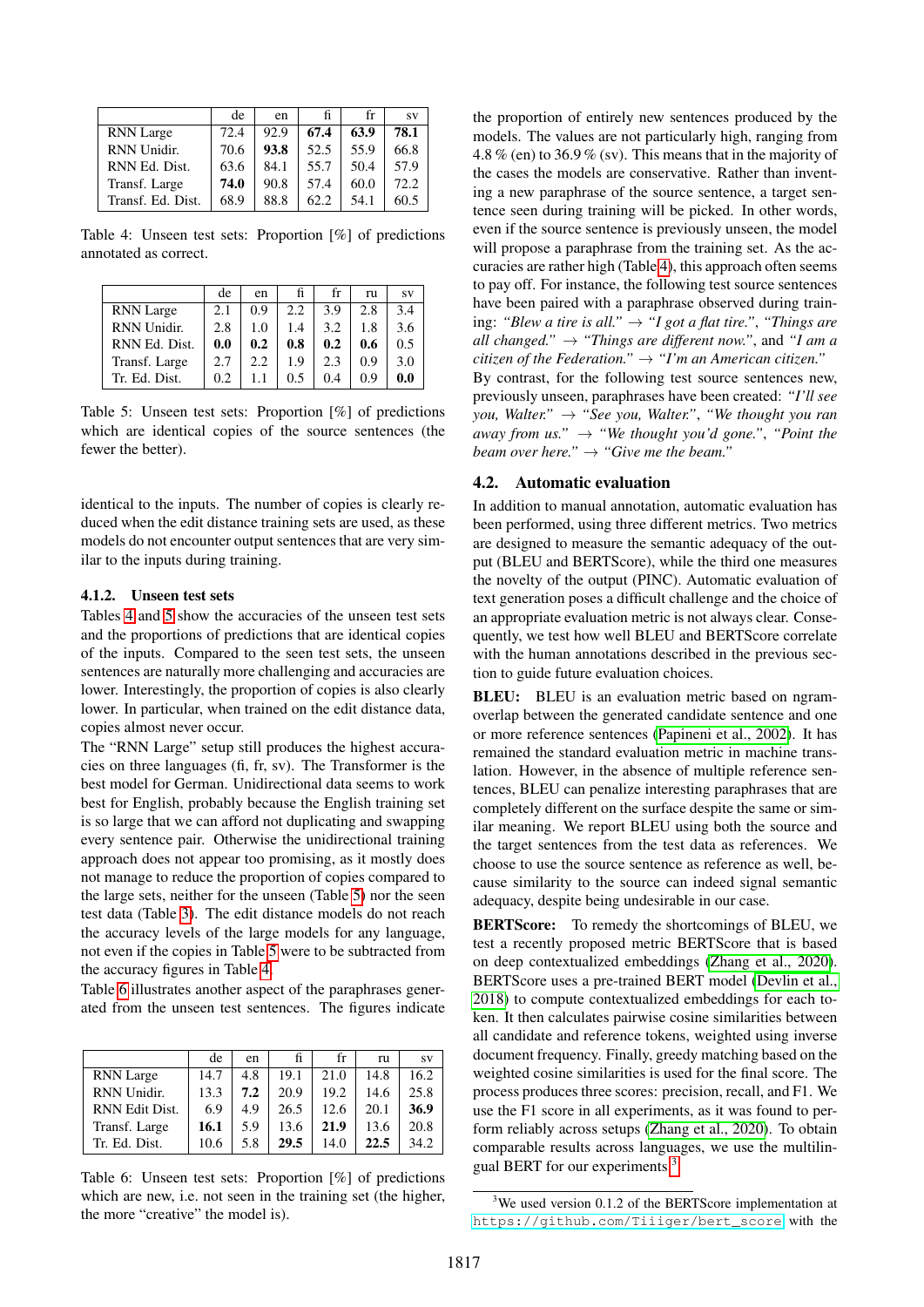<span id="page-4-0"></span>

|                  | de   | en   | fi.  | fr   | ru    | <b>SV</b> |
|------------------|------|------|------|------|-------|-----------|
| <b>RNN</b> Large | 34.9 | 46.6 | 25.5 | 33.4 | 33.1  | 37.7      |
| RNN Unidir.      | 32.4 | 46.4 | 22.3 | 30.2 | 29.2  | 35.9      |
| RNN Ed. Dist.    | 24.7 | 36.0 | 16.9 | 18.6 | 2 2.5 | 21.7      |
| Transf. Large    | 35.9 | 49.0 | 22.6 | 28.3 | 29.6  | 39.4      |
| Tr. Ed. Dist.    | 26.5 | 40.9 | 18.7 | 19.3 | 24.2  | 22.9      |

Table 7: BLEU scores on the unseen test sets for all models and languages.

<span id="page-4-1"></span>

|                  | de   | en   |      | fr   | ru   | <b>SV</b> |
|------------------|------|------|------|------|------|-----------|
| <b>RNN</b> Large | 84.8 | 84.8 | 82.1 | 82.7 | 85.5 | 84.2      |
| RNN Unidir.      | 84.3 | 88.4 | 80.7 | 82.2 | 84.1 | 83.1      |
| RNN Ed. Dist.    | 81.8 | 86.1 | 78.5 | 78.4 | 82.1 | 79.1      |
| Transf. Large    | 84.7 | 88.6 | 81.3 | 82.1 | 84.0 | 83.8      |
| Tr. Ed. Dist.    | 82.5 | 86.6 | 78.9 | 78.8 | 82.3 | 79.4      |

Table 8: BERTScores on the unseen test sets for all models and languages.

PINC: While BLEU and BERTScore aim to measure the semantic adequacy of the candidate, PINC measures how *dissimilar* the candidate is from the source [\(Chen](#page-6-6) [and Dolan, 2011\)](#page-6-6). It calculates the percentage of nonoverlapping ngrams, essentially being the opposite of BLEU. By combining PINC with the two other metrics we can make sure that models which simply copy the input or perform trivial transformations are penalized.

Automatic evaluation results: Tables [7](#page-4-0) and [8](#page-4-1) show the BLEU and BERTScores for all models and languages. A look at the tables shows that both metrics rank the models within languages similarly. If we compare the choices of top models based on BLEU and BERTScore, the metrics differ on two languages: In comparison to human judgments, BLEU ranks German correctly and Swedish incorrectly, and BERTScore vice versa. Both metrics rank English incorrectly.

Table [9](#page-4-2) shows the PINC scores for all models. As expected, the PINC scores are significantly higher for the edit distance-filtered setups than for the non-filtered ones. A comparison with the BLEU and BERTScores in Tables [7](#page-4-0) and [8](#page-4-1) shows a trade-off between the semantic adequacy and novelty of the generated paraphrases. For a single evaluation score assessing both the adequacy and novelty, PINC can be combined with one of the other two metrics, for example by calculating an average of the scores. Different weighting schemes for the combination can be used depending on the relative importance of adequacy and novelty for the use case.

Comparison with human judgments: Simply looking at the evaluation scores does not reveal a large discrepancy between BLEU and BERTScore. Therefore we need to analyze more in depth how the metrics compare to human judgments.

First, on corpus-level, that is, the scores in Tables [4,](#page-3-0) [7](#page-4-0) and [8](#page-4-1) we find that both metrics correlate well with human evaluation. Using Spearman's rank correlation, we find correlation coefficients of  $\rho = 0.898$  for BLEU and  $\rho = 0.921$ 

<span id="page-4-2"></span>

|                  | de   | en   | fi.  | fr   | ru   | <b>SV</b> |
|------------------|------|------|------|------|------|-----------|
| <b>RNN</b> Large | 71.2 | 63.1 | 80.0 | 66.4 | 72.8 | 67.3      |
| RNN Unidir.      | 70.7 | 63.7 | 78.4 | 66.6 | 74.4 | 68.1      |
| RNN Ed. Dist.    | 85.1 | 81.1 | 90.8 | 84.2 | 85.7 | 86.0      |
| Transf. Large    | 68.4 | 62.4 | 78.1 | 67.3 | 73.6 | 65.4      |
| Tr. Ed. Dist.    | 84.6 | 80.7 | 88.8 | 84.8 | 84.6 | 88.0      |

Table 9: PINC scores on the unseen test sets for all models and languages.

for BERTScore. Although the difference is not massive, BERTScore clearly outperforms BLEU.

In addition to corpus-level correlation, we test for differences at the sentence level between the two metrics. Figure [1](#page-5-0) shows box plots for sentence-level BLEU and BERTScores aggregated from all models for each annotation category. The plots seem to confirm our intuition about the shortcomings of BLEU: While it gives reasonable scores for the lowest category (1: "Bad"), it also gives the full range of scores for paraphrases in the two highest categories (3: "Mostly good" and 4: "Good"). In contrast to BLEU, BERTScore gives few low scores to paraphrases in the higher categories. However, BERTScore generally seems to give higher scores across categories. The lack of lower scores in the lower annotation categories, as well as the similar general trends in scores can also be seen in the plots for Finnish in Figure [2.](#page-5-1) Overall, the behavior of the two metrics is very different.

In order to quantify the differences between the evaluation metrics on sentence level, we perform two sets of tests. First, we test how well the metrics discriminate between adjacent annotation categories. The Wilcoxon rank-sum test indicates that almost invariably, for both metrics and all adjacent categories, higher scores are given for the higher category ( $p < 0.01$ ). Only two exceptions occur: The BLEU scores for categories 2 and 3 for English and Swedish do not show statistically significant differences at the 0.01 significance level. Based on this, no strong conclusions can be made, although the two non-significant results hint that BERTScore might be a more appropriate sentence-level evaluation metric.

Because the previous test shows no clear difference between the two evaluation metrics, we further test for correlation between the metrics and human judgments using each individual test sentence as a data point. While in the previous test we considered the four annotation categories 1 to 4, we will now include the fine-grained categories 1.5, 2.5 and 3.5 in order to approximate a continuous scale. These categories are the result of two annotators choosing different but adjacent categories for a paraphrase pair. We report results on English and Finnish, since those languages have two annotations for each pair. Using Pearson's *r*, we find that BERTScore correlates better with human judgments (English:  $r = 0.44$ , Finnish:  $r = 0.51$ ) than BLEU (English:  $r = 0.27$ , Finnish:  $r = 0.40$ ). Based on these results, we conclude that BERTScore is a more suitable evaluation metric both on corpus level and in the sentence-level scenario.

*bert-base-multilingual-cased* model.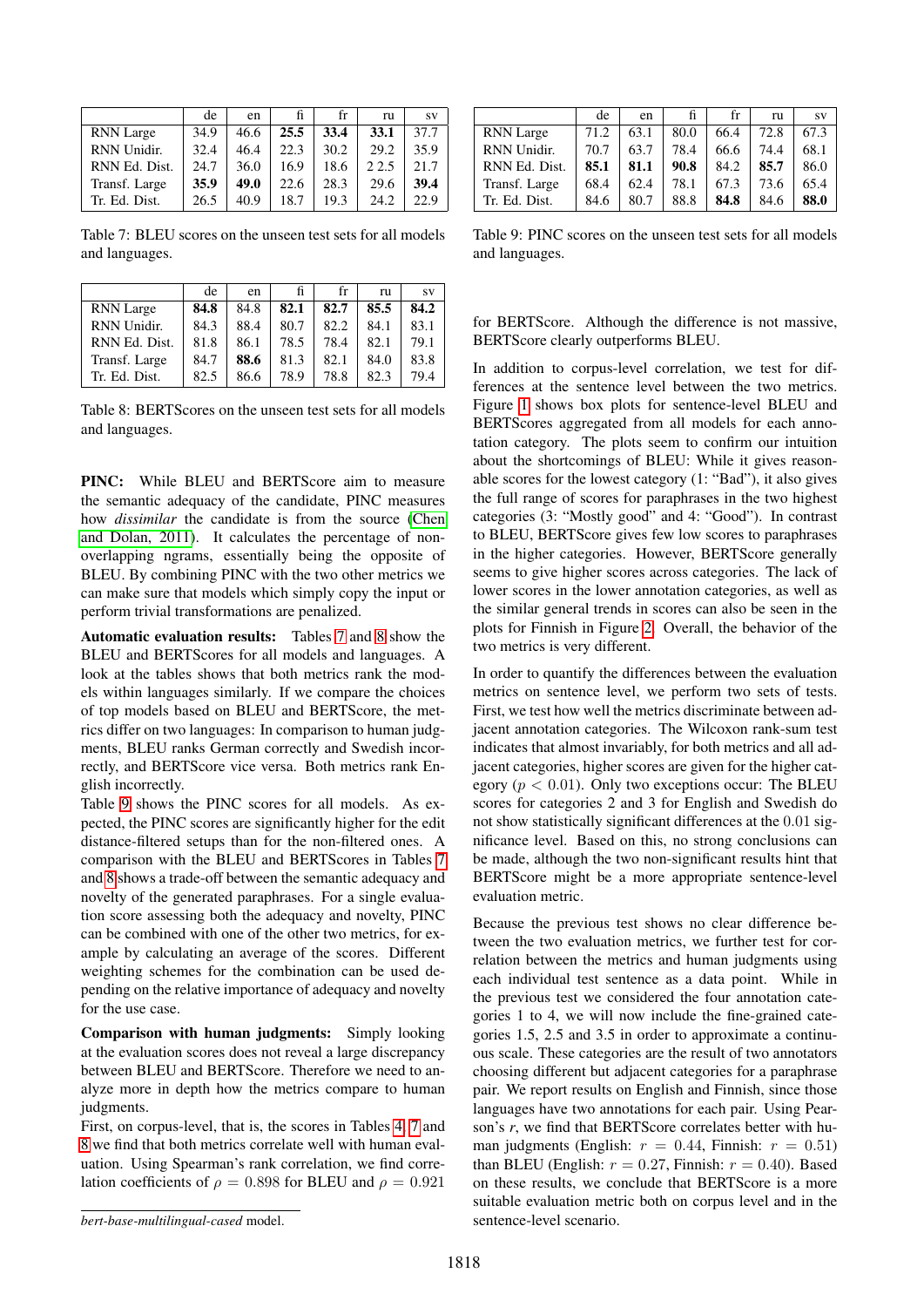<span id="page-5-0"></span>

Figure 1: Box plots of BLEU (left) and BERTScore (right) for English showing the distribution of sentence-level scores for each annotation category. The annotation categories are introduced in Section [4.1.](#page-2-4)

<span id="page-5-1"></span>

<span id="page-5-2"></span>Figure 2: Box plots of BLEU (left) and BERTScore (right) for Finnish showing the distribution of sentence-level scores for each annotation category.

| 100<br>80               |                                                                                                                      | σ       |                                                        | 100 |                                    |                                             |      |
|-------------------------|----------------------------------------------------------------------------------------------------------------------|---------|--------------------------------------------------------|-----|------------------------------------|---------------------------------------------|------|
|                         |                                                                                                                      | $\circ$ |                                                        |     |                                    |                                             |      |
|                         | $\circ$                                                                                                              | 8       |                                                        | 80  |                                    |                                             |      |
|                         | oaao                                                                                                                 | 8       |                                                        |     |                                    |                                             |      |
|                         | $\circ$                                                                                                              |         |                                                        | 60  |                                    |                                             |      |
|                         | 8 <sup>o</sup><br>o                                                                                                  |         | <b>BERTScore</b>                                       |     |                                    |                                             |      |
|                         |                                                                                                                      |         |                                                        |     |                                    |                                             |      |
|                         |                                                                                                                      |         |                                                        | 40  |                                    |                                             |      |
|                         |                                                                                                                      |         |                                                        |     |                                    |                                             |      |
|                         |                                                                                                                      |         |                                                        | 20  |                                    |                                             |      |
|                         | $\circ$                                                                                                              |         |                                                        |     |                                    |                                             |      |
|                         |                                                                                                                      |         |                                                        | 0   |                                    |                                             |      |
| Bad                     | Mostly bad<br>Mostly good<br>Annotation category                                                                     | Good    |                                                        | Bad | Mostly bad                         | Mostly good<br>Annotation category          | Good |
| ch annotation category. | gure 2: Box plots of BLEU (left) and BERTScore (right) for Finnish showing the distribution of sentence-level scores |         |                                                        |     |                                    |                                             |      |
| <b>Source sentence</b>  |                                                                                                                      |         | <b>Large model prediction</b>                          |     |                                    | <b>Edit distance model prediction</b>       |      |
|                         | Fahren Sie langsamer.                                                                                                |         | Fahr langsamer.                                        |     | Nicht so schnell.                  |                                             |      |
|                         | Haben Sie ein gute Nacht.                                                                                            |         | Gute Nacht.                                            |     |                                    | Schönen Abend noch.                         |      |
| Sound familiar?         |                                                                                                                      |         | Does that sound familiar?                              |     | Does that ring a bell?             |                                             |      |
|                         | That's the same thing.                                                                                               |         | It's the same thing.                                   |     | Same difference.                   |                                             |      |
|                         | That was my general impression as well.                                                                              |         | That's what I was thinking.                            |     | I thought so too.                  |                                             |      |
|                         | I did that because it does good to us                                                                                |         | It's good for us.                                      |     | It's very helpful.                 | I thought you were dead.                    |      |
|                         | We thought you ran away from us.<br>So, what brings you to New York?                                                 |         | We thought you'd gone.<br>What brings you to New York? |     |                                    | What brings you to this part of the island? |      |
|                         | Haluaisitko jotain?                                                                                                  |         | Haluatko jotain?                                       |     |                                    | Voinko tuoda sinulle jotain?                |      |
| En löydä kenkää.        |                                                                                                                      |         | En löydä niitä.                                        |     | Sain potkut.                       |                                             |      |
|                         | Depuis quand tu es revenu?                                                                                           |         | Depuis quand tu es là?                                 |     | Tu es rentré quand?                |                                             |      |
|                         | Contente de vous revoir.                                                                                             |         | Ravi de vous revoir.                                   |     |                                    | Bienvenue à la maison.                      |      |
|                         | Мне с тобой скучно.                                                                                                  |         | Мне скучно с тобой.                                    |     |                                    | Ты утомляешь меня.                          |      |
|                         | Я деловая женщина.<br>Nu går jag och lägger mig.                                                                     |         | Я же женщина.<br>Jag går och lägger mig.               |     | Я - бизнес.<br>Jag går till sängs. |                                             |      |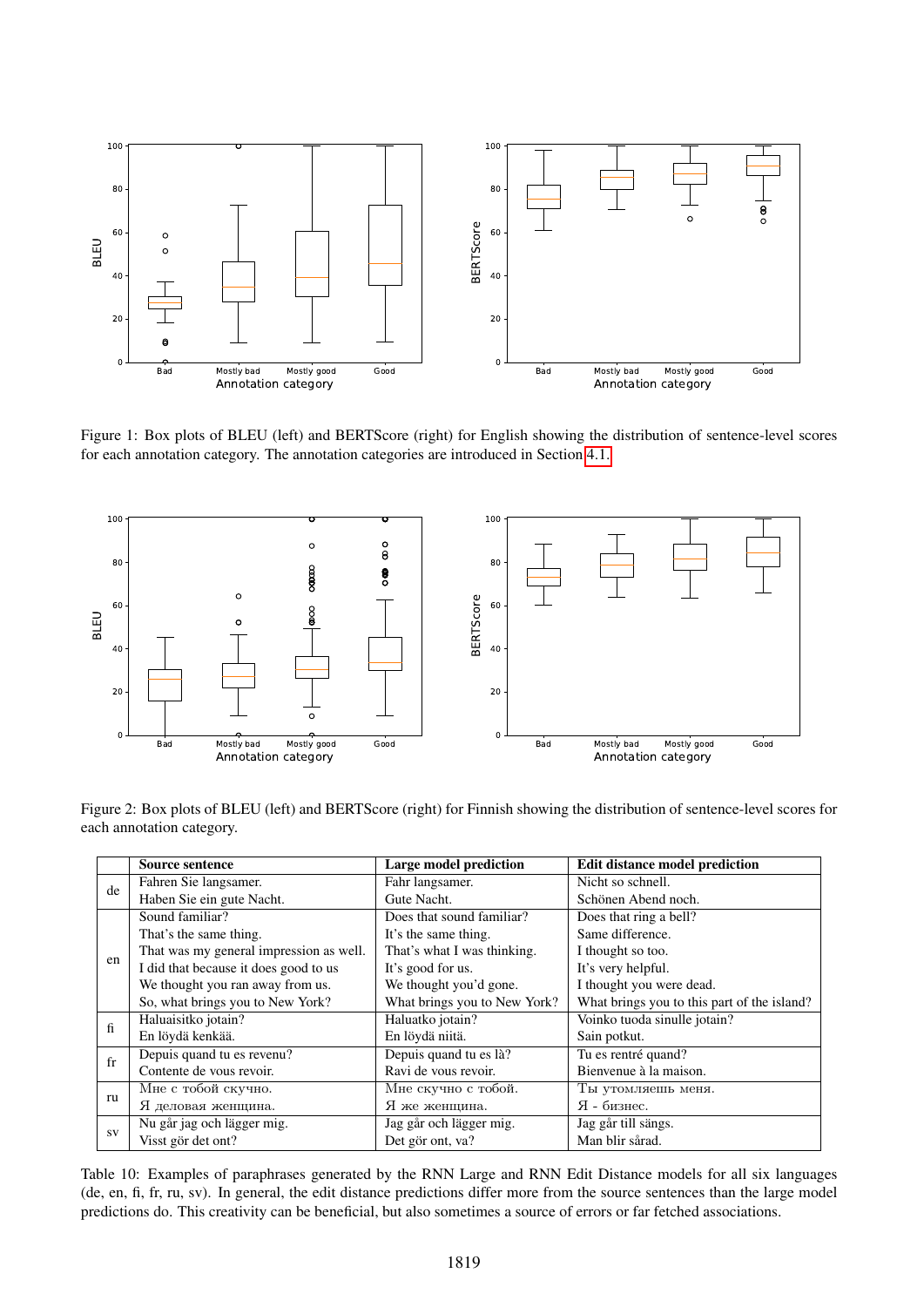# 5. Discussion and Conclusion

Our experiments have shown that our RNN model (recurrent encoder-decoder with attention trained on bidirectional data) produces the most accurate paraphrase predictions in most cases. We have also shown that it is possible to produce paraphrases that are different from their source sentences, which is a valuable feature for many downstream applications. However, the accuracies obtained for the paraphrases trained on the edit distance training sets are not quite on par with the models trained on the large training sets. Table [10](#page-5-2) compares examples of predictions produced by the RNN Large and the RNN Edit Distance models. It appears that the paraphrases produced by the edit distance models can be more interesting, but also semantically more loosely related to the source sentences.

With substantial differences in performance between languages, accuracies range from 64 % to 94 % on unseen data (Table [4\)](#page-3-0). The models turn out to be conservative in the sense that they suggest paraphrases seen during training, whenever appropriate paraphrases can be found in the training set. Completely new sentences are created in roughly 20 % of the cases on average (Table [6\)](#page-3-2).

Our experiments with two metrics for measuring semantic adequacy, BLEU and BERTScore, show good correlations with human assessment especially in corpus-level evaluation. BERTScore, in particular, can be a valuable replacement or complement to labor-intensive manual annotation efforts.

In contrast with recent findings in machine translation, the Transformer-based models did not generally outperform the RNN-based ones in our experiments. This could be partially due to the fact that the RNN models have a slightly higher number of parameters and that the training sets are big enough to learn them reliably. Another possible reason could be that the Transformer output is more creative and would get penalized by BLEU or BERTScore, but this hypothesis is rejected by the PINC results in Table [9.](#page-4-2)

Comparisons with existing literature on paraphrase generation is difficult because of different data sets and a large variety of evaluation practices. Differences in test sets, for example in terms of the number of available reference sentences, have a large impact on evaluation metrics such as BLEU. While Opusparcus has been used in paraphrase generation before, previous work has used either non-standard train-test splits [\(Ampomah et al., 2019\)](#page-6-5) or the training sets only [\(Hämäläinen and Alnajjar, 2019\)](#page-7-19), making their results incomparable to ours. The highest BLEU score reported by [Ampomah et al. \(2019\)](#page-6-5) for English is 20.1, whereas our corresponding result is 49.0 (Table [7\)](#page-4-0). In a more comparable setting where we calculate BLEU without the source sentence as a reference, our best model still achieves a higher score of 30.3.

Generalization across domains and styles is an open problem, and leveraging multiple data sets from different domains to improve paraphrase generation performance is left for future work. For instance, our best English model trained on Opusparcus scores very low when tested on the Quora Question Pairs corpus (BLEU 10.3) compared to the same model trained on the Quora data (BLEU 34.8). Conversely, a model trained on the Quora data fares even worse

### on Opusparcus (BLEU 4.84).

In general, we believe that there is still plenty of room for further research on paraphrasing, in particular on natural, colloquial-style data and on languages other than English.

# 6. Acknowledgments



This study has been supported by the FoTran project, funded by the European Research Council (ERC) under the European Union's Horizon 2020

research and innovation programme (grant agreement № 771113). We are grateful to Mikko Aulamo for helping us in the manual annotation effort. We also wish to acknowledge CSC – IT Center for Science, Finland, for generous computational resources.

### 7. Bibliographical References

- <span id="page-6-5"></span>Ampomah, I. K., McClean, S., Lin, Z., and Hawe, G. (2019). Jass: Joint attention strategies for paraphrase generation. In *International Conference on Applications of Natural Language to Information Systems*, pages 92– 104. Springer.
- <span id="page-6-7"></span>Aulamo, M., Creutz, M., and Sjöblom, E. (2019). Annotation of subtitle paraphrases using a new web tool. In *Proceedings of the Digital Humanities in the Nordic Countries 4th Conference*, Copenhagen, Denmark.
- <span id="page-6-0"></span>Bannard, C. and Callison-Burch, C. (2005). Paraphrasing with bilingual parallel corpora. In *Proceedings of the 43rd Annual Meeting on Association for Computational Linguistics*, pages 597–604. Association for Computational Linguistics.
- <span id="page-6-6"></span>Chen, D. L. and Dolan, W. B. (2011). Collecting highly parallel data for paraphrase evaluation. In *Proceedings of the 49th Annual Meeting of the Association for Computational Linguistics: Human Language Technologies-Volume 1*, pages 190–200. Association for Computational Linguistics.
- <span id="page-6-4"></span>Creutz, M. (2018). Open Subtitles paraphrase corpus for six languages. In *Proceedings of the 11th International Conference on Language Resources and Evaluation (LREC 2018)*, Miyazaki, Japan. European Language Resources Association (ELRA).
- <span id="page-6-8"></span>Devlin, J., Chang, M.-W., Lee, K., and Toutanova, K. (2018). Bert: Pre-training of deep bidirectional transformers for language understanding. *arXiv preprint arXiv:1810.04805*.
- <span id="page-6-2"></span>Dolan, W. B. and Brockett, C. (2005). Automatically constructing a corpus of sentential paraphrases. In *Proceedings of the Third International Workshop on Paraphrasing (IWP2005)*.
- <span id="page-6-1"></span>Dolan, B., Quirk, C., and Brockett, C. (2004). Unsupervised construction of large paraphrase corpora: Exploiting massively parallel news sources. In *COLING 2004: Proceedings of the 20th International Conference on Computational Linguistics*, pages 350–356, Geneva, Switzerland. COLING.
- <span id="page-6-3"></span>Ganitkevitch, J., Van Durme, B., and Callison-Burch, C. (2013). PPDB: The paraphrase database. In *Proceedings of the 2013 Conference of the North American Chapter of the Association for Computational Linguistics: Human Language Technologies*, pages 758–764.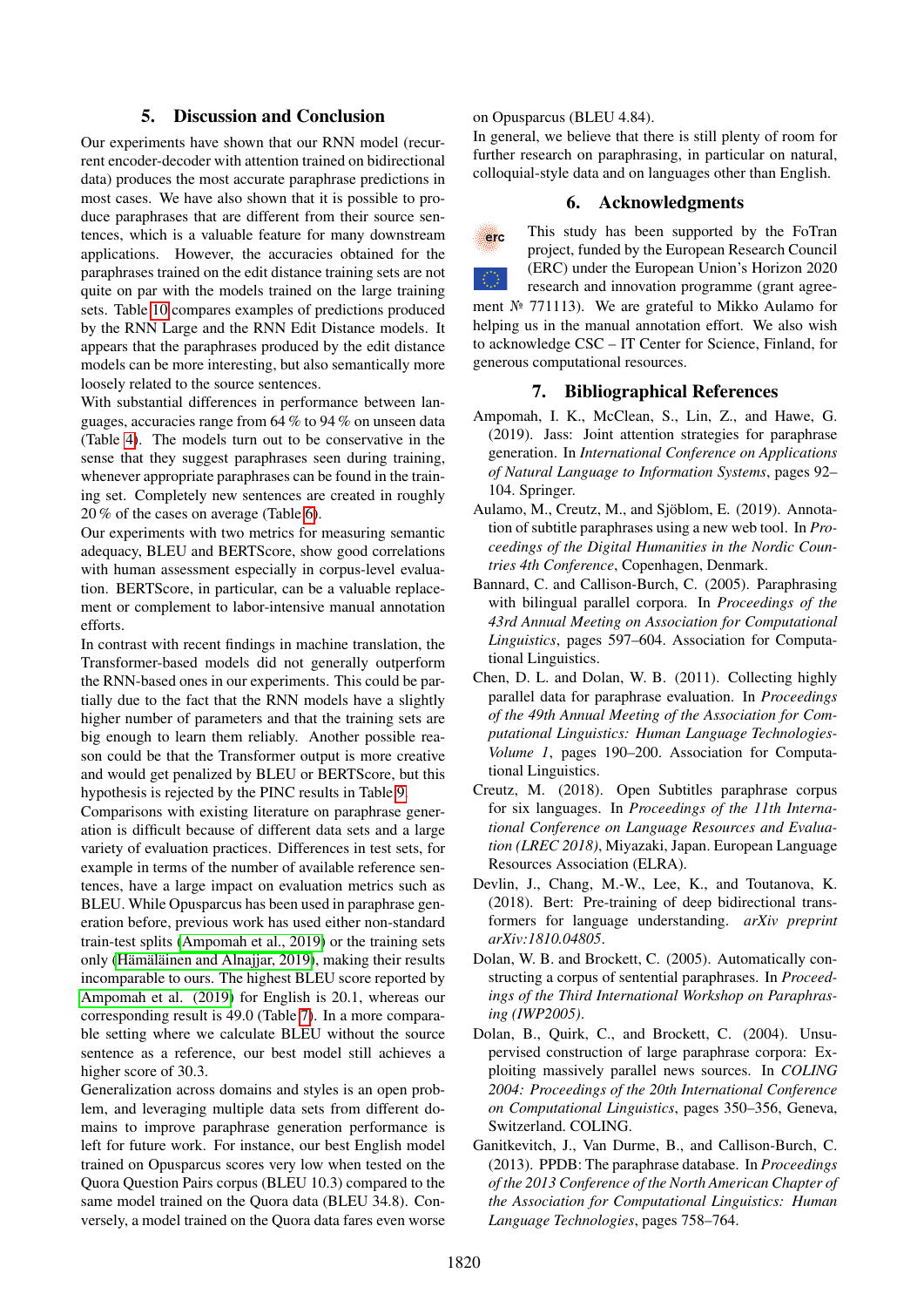- <span id="page-7-8"></span>Gupta, A., Agarwal, A., Singh, P., and Rai, P. (2018). A deep generative framework for paraphrase generation. In *Thirty-Second AAAI Conference on Artificial Intelligence*.
- <span id="page-7-19"></span>Hämäläinen, M. and Alnajjar, K. (2019). Creative contextual dialog adaptation in an open world rpg. In *Proceedings of the 14th International Conference on the Foundations of Digital Games*, United States. ACM.
- <span id="page-7-6"></span>Hasan, S. A., Liu, B., Liu, J., Qadir, A., Lee, K., Datla, V., Prakash, A., and Farri, O. (2016). Neural clinical paraphrase generation with attention. In *Proceedings of the Clinical Natural Language Processing Workshop (ClinicalNLP)*, pages 42–53.
- <span id="page-7-18"></span>Iyer, S., Dandekar, N., and Csernai, K. (2017). First Quora dataset release: Question pairs.
- <span id="page-7-14"></span>Kauchak, D. and Barzilay, R. (2006). Paraphrasing for automatic evaluation. In *Proceedings of the main conference on Human Language Technology Conference of the North American Chapter of the Association of Computational Linguistics*, pages 455–462. Association for Computational Linguistics.
- <span id="page-7-24"></span>Kingma, D. P. and Ba, J. (2014). Adam: A method for stochastic optimization. *arXiv preprint arXiv:1412.6980*.
- <span id="page-7-22"></span>Klein, G., Kim, Y., Deng, Y., Senellart, J., and Rush, A. (2017). OpenNMT: Open-source toolkit for neural machine translation. In *Proceedings of ACL 2017, System Demonstrations*, pages 67–72, Vancouver, Canada. Association for Computational Linguistics.
- <span id="page-7-17"></span>Lan, W. and Xu, W. (2018). Neural network models for paraphrase identification, semantic textual similarity, natural language inference, and question answering. In *Proceedings of the 27th International Conference on Computational Linguistics*, pages 3890–3902, Santa Fe, New Mexico, USA. Association for Computational Linguistics.
- <span id="page-7-9"></span>Li, Z., Jiang, X., Shang, L., and Li, H. (2017). Paraphrase generation with deep reinforcement learning. *arXiv preprint arXiv:1711.00279*.
- <span id="page-7-21"></span>Lison, P. and Tiedemann, J. (2016). OpenSubtitles2016: Extracting large parallel corpora from movie and TV subtitles. In *Proceedings of the 10th International Conference on Language Resources and Evaluation (LREC 2016)*, Portorož, Slovenia.
- <span id="page-7-3"></span>Luong, M.-T., Pham, H., and Manning, C. D. (2015). Effective approaches to attention-based neural machine translation. *arXiv preprint arXiv:1508.04025*.
- <span id="page-7-11"></span>Mallinson, J., Sennrich, R., and Lapata, M. (2017). Paraphrasing revisited with neural machine translation. In *Proceedings of the 15th Conference of the European Chapter of the Association for Computational Linguistics: Volume 1, Long Papers*, pages 881–893.
- <span id="page-7-13"></span>Meteer, M. and Shaked, V. (1988). Strategies for effective paraphrasing. In *Proceedings of the 12th conference on Computational linguistics-Volume 2*, pages 431–436. Association for Computational Linguistics.
- <span id="page-7-1"></span>Nayeem, M. T., Fuad, T. A., and Chali, Y. (2018). Abstractive unsupervised multi-document summarization using paraphrastic sentence fusion. In *Proceedings of the 27th*

*International Conference on Computational Linguistics*, pages 1191–1204.

- <span id="page-7-20"></span>Papineni, K., Roukos, S., Ward, T., and Zhu, W.-J. (2002). BLEU: a method for automatic evaluation of machine translation. In *Proceedings of the 40th annual meeting on association for computational linguistics*, pages 311– 318. Association for Computational Linguistics.
- <span id="page-7-7"></span>Prakash, A., Hasan, S. A., Lee, K., Datla, V., Qadir, A., Liu, J., and Farri, O. (2016). Neural paraphrase generation with stacked residual LSTM networks. *arXiv preprint arXiv:1610.03098*.
- <span id="page-7-5"></span>Quirk, C., Brockett, C., and Dolan, W. (2004). Monolingual machine translation for paraphrase generation. In *Proceedings of the 2004 Conference on Empirical Methods in Natural Language Processing*, pages 142–149, Barcelona, Spain. Association for Computational Linguistics.
- <span id="page-7-0"></span>Riezler, S., Vasserman, A., Tsochantaridis, I., Mittal, V., and Liu, Y. (2007). Statistical machine translation for query expansion in answer retrieval. In *Proceedings of the 45th Annual Meeting of the Association of Computational Linguistics*, pages 464–471.
- <span id="page-7-10"></span>Roy, A. and Grangier, D. (2019). Unsupervised paraphrasing without translation. In *Proceedings of the 57th Annual Meeting of the Association for Computational Linguistics*, pages 6033–6039, Florence, Italy. Association for Computational Linguistics.
- <span id="page-7-23"></span>Sennrich, R., Haddow, B., and Birch, A. (2016). Neural machine translation of rare words with subword units. In *Proceedings of the 54th Annual Meeting of the Association for Computational Linguistics (Volume 1: Long Papers)*, pages 1715–1725, Berlin, Germany. Association for Computational Linguistics.
- <span id="page-7-16"></span>Sjöblom, E., Creutz, M., and Aulamo, M. (2018). Paraphrase detection on noisy subtitles in six languages. In *Proceedings of the 2018 EMNLP Workshop W-NUT: The 4th Workshop on Noisy User-generated Text*, pages 64– 73, Brussels, Belgium. Association for Computational Linguistics.
- <span id="page-7-12"></span>Suzuki, Y., Kajiwara, T., and Komachi, M. (2017). Building a non-trivial paraphrase corpus using multiple machine translation systems. In *Proceedings of ACL 2017, Student Research Workshop*, pages 36–42.
- <span id="page-7-2"></span>Vadapalli, R., J Kurisinkel, L., Gupta, M., and Varma, V. (2017). SSAS: Semantic similarity for abstractive summarization. In *Proceedings of the Eighth International Joint Conference on Natural Language Processing (Volume 2: Short Papers)*, pages 198–203, Taipei, Taiwan, November. Asian Federation of Natural Language Processing.
- <span id="page-7-4"></span>Vaswani, A., Shazeer, N., Parmar, N., Uszkoreit, J., Jones, L., Gomez, A. N., Kaiser, Ł., and Polosukhin, I. (2017). Attention is all you need. In *Advances in neural information processing systems*, pages 5998–6008.
- <span id="page-7-15"></span>Wieting, J. and Gimpel, K. (2017). Revisiting recurrent networks for paraphrastic sentence embeddings. In *Proceedings of the 55th Annual Meeting of the Association for Computational Linguistics (Volume 1: Long Papers)*, pages 2078–2088, Vancouver, Canada. Association for